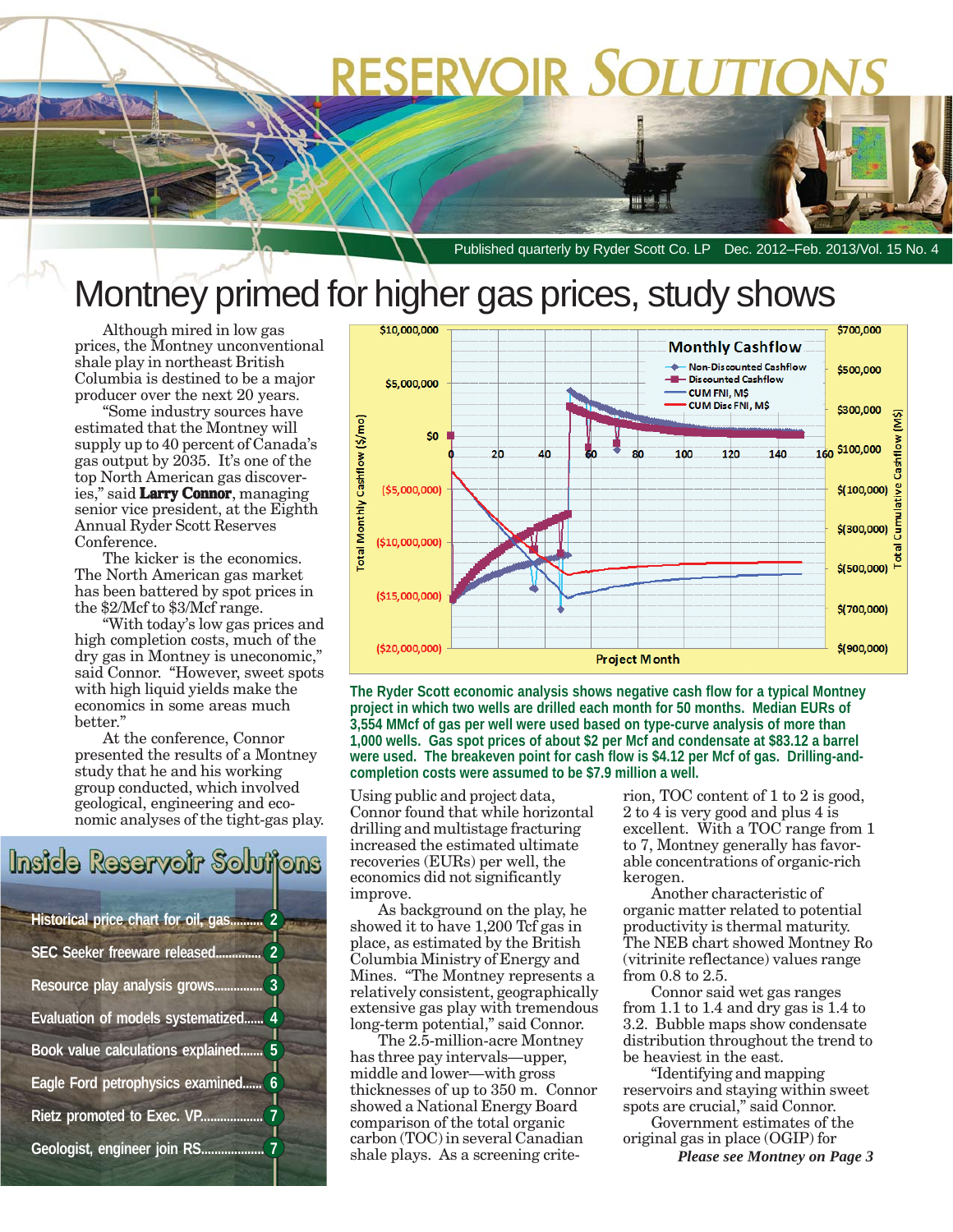

## SEC Seeker freeware program available to public



Ryder Scott has released its SEC Seeker freeware, announced **Jennifer Fitzgerald**, vice president, at the Ryder Scott reserves conference. She was instrumental in the development of the easily accessible, web-based program that is free to the public.

SEC Seeker enables a user to perform automated searches of publicly available oil and gas company filings and comment letters stored in the Edgar database of the U.S. Securities and Exchange Commission. The program has an easy interface through which a user quickly and efficiently views and retrieves multiple records and performs custom searches by filtering several relevant criteria simultaneously. Advanced text searches also are available.

Fitzgerald said that long-term functionality includes the capability to save searches for later retrieval. The database is evergreen as new, searchable documents are added regularly.

SEC Seeker searches through filings and comment letters in Edgar on or after Dec. 31, 2009. Searchable documents include 10-K, 20-F and 40-F annual filings as well as amended filings 10-Ka and 20-Fa. Comment letters that reference those filings also are searchable.

Search filters consist of company name, filing year and document type. Text searches also may be performed to return records that include a specified word or phrase. In addition to basic text searches, SEC Seeker is designed to conduct advanced searches that are further explained through onscreen help. Search results are displayed as records in a user-friendly grid detailing

*Please see SEC Seeker on Page 8*

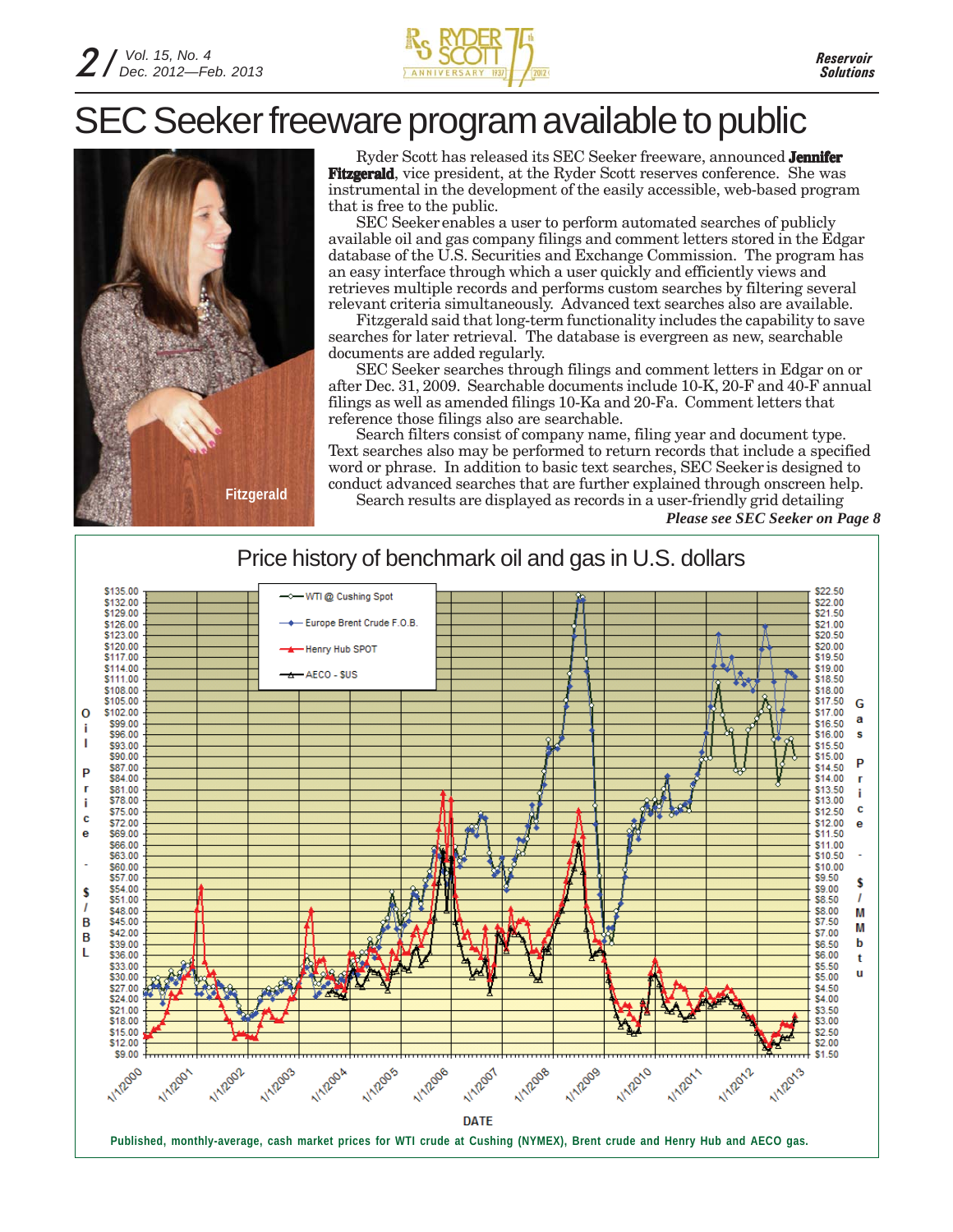

### Knowledge base for resource play analysis grows

Analysis methods for estimating gas reserves from shale plays are proving to be adequate for evaluating oil-producing shales, but industry needs more production histories to verify that, said **John Lee**, professor of petroleum engineering at the University of Houston.

With high oil prices and low gas prices, companies are increasingly targeting and exploiting liquid-rich shale plays. Lee, a fellow at the U.S. Securities and Exchange Commission during its reserves reporting rules-change process five years ago, made his remarks at the Ryder Scott reserves conference.

"Analytical and empirical analysis methods used for gas shale are perceived as adequate, but questions remain," he said.

Lee remarked that condensate blocking in retrograde-gas reservoirs is only anecdotal now. "It is not a widespread problem now but it may be in the future," he said. Multiphase gas-oil flow also may cause problems in oil shales, said Lee, adding that industry has not experienced difficulties yet.

Industry is also gaining knowledge in what gas-oil relative permeability curves are appropriate for oil shales, he said.

Lee cited two fluid-flow regimes for shale plays—transient linear flow during a period of fracture

#### *Montney—Cont. from Page 1*

Montney is 50 to 80 Tcf in the pores and fractures of two main zones upper and lower. OGIP using a 3 percent porosity cutoff is 10 to 300 Bcf per section.

### Ryder Scott study

Connor conducted type-curve analysis from a population of 1,049 Montney wells, more than 80 percent of the total, to develop ranges and probability distributions for projection parameters. He examined initial flow rate at start of decline (Qi), decline rate (Di) and curvature of the decline trend (b factor).

With a large spread in the data and minimal or no production history, Connor used a uniform distribution to generate a b factor for the hyperbolic curve fit. "There



**John Lee (right) talks with Frank Denelle, vice president resources assurance and reporting at Royal Dutch Shell, during a break at the Ryder Scott reserves conference. Lee told almost 300 attendees that more rigorous modeling is needed to better predict well performance in shale plays.**

interference followed by boundarydominated flow (BDF). His graphs of early data from production histories in the Barnett shale indicate declines do not fall on the half-slope trend. Lee attributed that to cleanup and choke-back of wells.

"Bottomhole pressures drop

is an inherent bias in assigning b factors. That often impacts the analysis since in early-time data, there are no unique solutions to curve-fit techniques," he said.

The type-curve analysis showed a distribution of EURs with a median of 3,554 MMcf of gas per well

To look at a probabilistic cash flow, Connor incorporated a range of observed values to assign a distribution with most likely values to the following economic parameters: gas spot price of \$2.15/MMbtu, condensate price of \$83.12/bbl drilling-andcompletion cost of \$7.9 million, operating cost (opex) of \$0.92 per Mcf of gas and fixed cost of \$3,500 per well per month.

The study assumed two wells drilled a month for a total of 100 wells. Provincial deep and marginal gas holidays were applied in the

until they level out so corrections should be made," said Lee. "However, a non-ideality is evaluators don't have time to handle pressure data, for instance, for hundreds of wells, so we should simply ignore early, off-trend data to establish a best fit."

#### *Please see Lee on Page 8*

royalty calculations.

"This project is in trouble," said Connor while presenting the gross monthly production curve and undiscounted and discounted cash flows. "There is a significant gap between most likely spot prices of \$2.15 and the economic (breakeven) price of \$4.27 Mcf."

Despite a depressed gas market, Connor said, "I don't think the train will stop for Montney or other promising shale developments worldwide. The bottom line is that gas prices will drive future development here in Montney and elsewhere."

Recently, several integrated majors in Canada said they are contemplating constructing LNG export terminals on the west coast, which may spur future development in the Montney.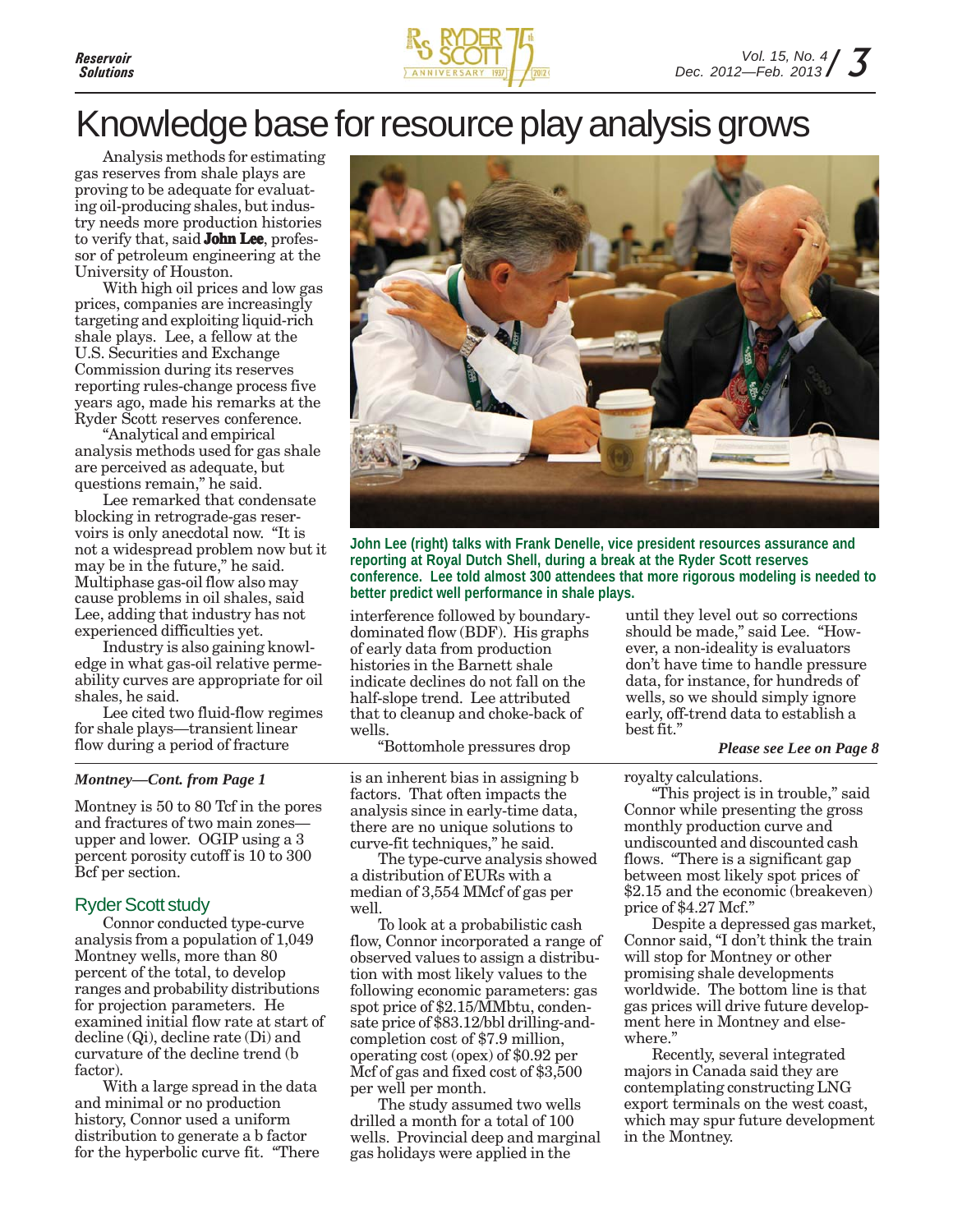

### Evaluation system for reservoir models introduced



#### **Palke**

At the Ryder Scott reserves conference, **Miles Palke**, vice president project coordinator, outlined a systematic, quantitative review process to assess the reliability of a given model for a purpose at hand.

"Often a model is used in a way that the originator never intended," he said. "That can result in a mismatch."

Solving that involves an adjustment to the model or an understanding that the predictions will be subject to a wider range of uncertainty. "So first, understand the original purpose of the model," remarked Palke.

He said to be aware of model

complexity caused by special features, such as dynamic surface facility modeling and reservoir management controls. Simulations have numerical issues caused by "workarounds," Palke explained.

He cautioned evaluators to understand parameter adjustments made during the history match before relying on the model. "Adjustments with minor effects on the history match may have major effects in the future," Palke said. His "rules of thumb," included the use of status-quo cases and volumetrics as checks on parameter and model validity.

The new quantitative review system measures two characteristics of reservoir models: construction and history match, each on a scale of 0 to 1. The reviewer builds the scores for each by first checking (turning on) and unchecking (turning off) parameters in an electronic evaluation template.

Whether to check or uncheck parameters depends on how important they are to the prediction. In an example showing construction parameters, Palke turned on paycontinuity, porosity and permeability distributions while turning off facies and seismic-attribute distributions and rock compressibility. Other parameters also were turned on and off.

Then the reviewer rates each switched-on parameter on a fivepoint scale for each of several questions—for instance, how adequate is the field-observed sampling of the parameter, how closely does it emulate field-observed data, how significant is it to depletion process, etc.

Scores for each question are added together to get a composite score for each parameter. Then parameter scores are added up to get either a model-construction or history-match score, both of which are graphed on x and y axes, respectively.

Low scores for construction and history matching result in very unreliable, very uncertain predictions. High scores on both result in high reliability and high certainty in predictions. Palke plotted several cases showing a variety of data points.

He said the approach is subjective to some degree but each reviewer follows the same process and the system forces reviewers to consistently consider available data.

Palke, **Dean Rietz**, executive vice president, and **Bruce Palmer**, vice president technical specialist, detailed the process in SPE technical paper, "A Novel Simulation Model Review Process," No. 159274. The paper is available for purchase online through OnePetro at onepetro.org.

Palke's presentation is on the Ryder Scott website at ryderscott.com/Presentations.

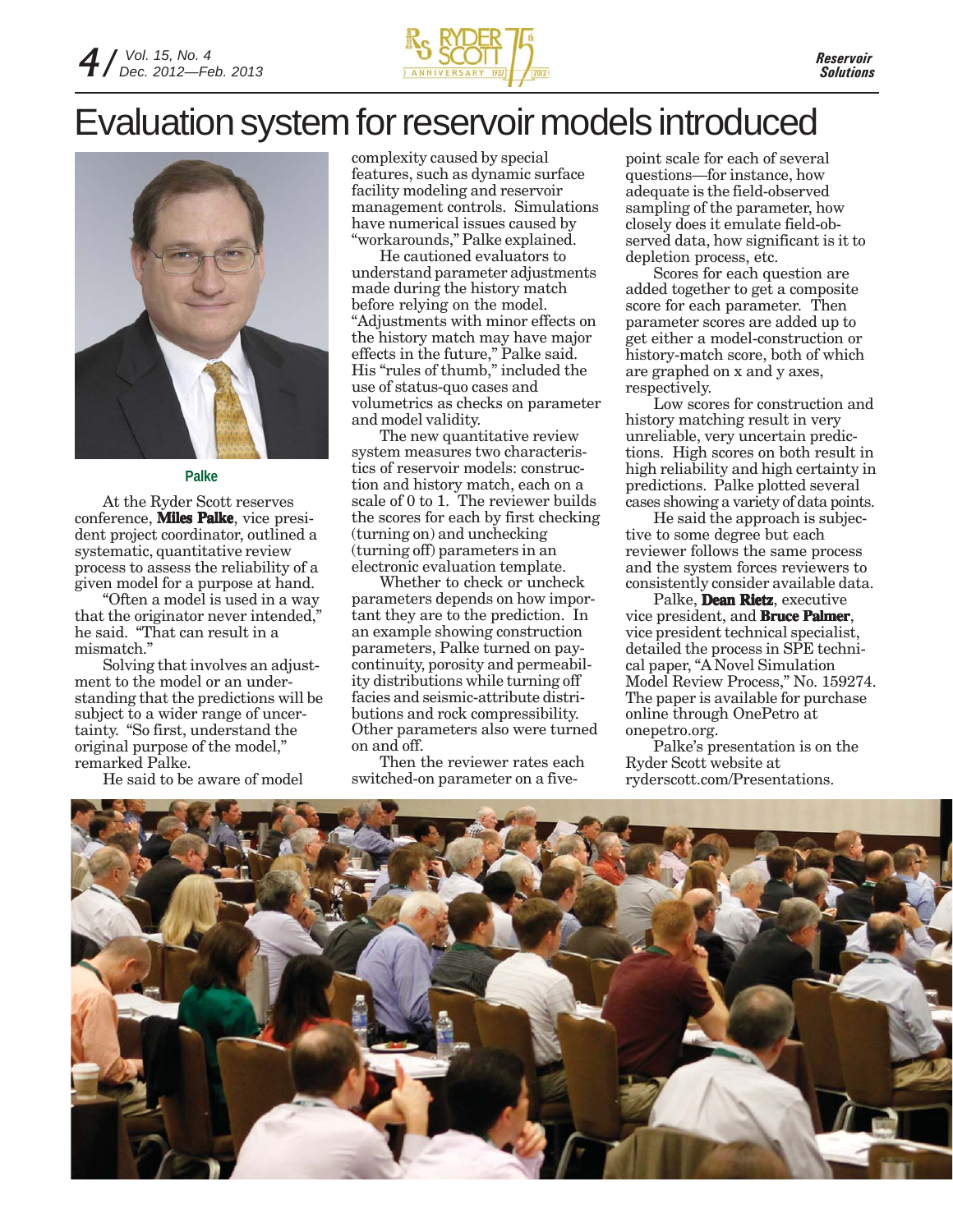

### Olds examines reserves, book value and accounting

The effect of petroleum reserves on book-value calculations was presented by **Dan Olds**, senior vice president, at the Ryder Scott reserves conference. He discussed petroleum accounting basics for book value, which is the net capitalized costs associated with developing oil and gas properties. Accountants "equate" book value with reserves value.

Those book values are adjusted to account for additional capital spending and production of associated reserves through an annual DD&A (depreciation, depletion and amortization) process. Typically, an accountant uses a reserves report to calculate a depletion rate, and then applies it to annual production to determine book value that was lost because of production. Olds cited the formula for adjusting book values through a depletion rate calculated as follows: Depletion rate = book value/reserves; Annual DD&A = depletion rate x annual production.

He also examined how DD&A is treated under both full-cost (FC) and successful-efforts (SE) accounting methods. Under FC, all exploration and drilling costs are capitalized into a single, full-cost pool for each country. That approach dilutes the financial impact of a discovery or dry hole during the reporting period.

SE companies capitalize drilling costs for discoveries or development wells, but expense exploration dry holes. The pool concept is limited to a single well, reservoir or field. Under SE, a significant discovery or dry hole is more immediately reflected in the financial reporting period.

FC companies factor in all categories of proved reserves in the depletion-rate calculation while SE companies adjust the book value of producing properties using proved developed reserves only. Olds also summarized the write-down (impairment) process under both accounting methods.

He concluded the following:

Reserves volumes directly impact the depletion rate.



Higher reserves volumes translate to a lower depletion rate, which yields higher net income.

Proved undeveloped reserves (PUDs) are just as important to a FC company as developed reserves.

Since PUDs are only considered in the depletion of leasehold costs for an SE company, the impact is diluted compared to PUDs of a FC company.

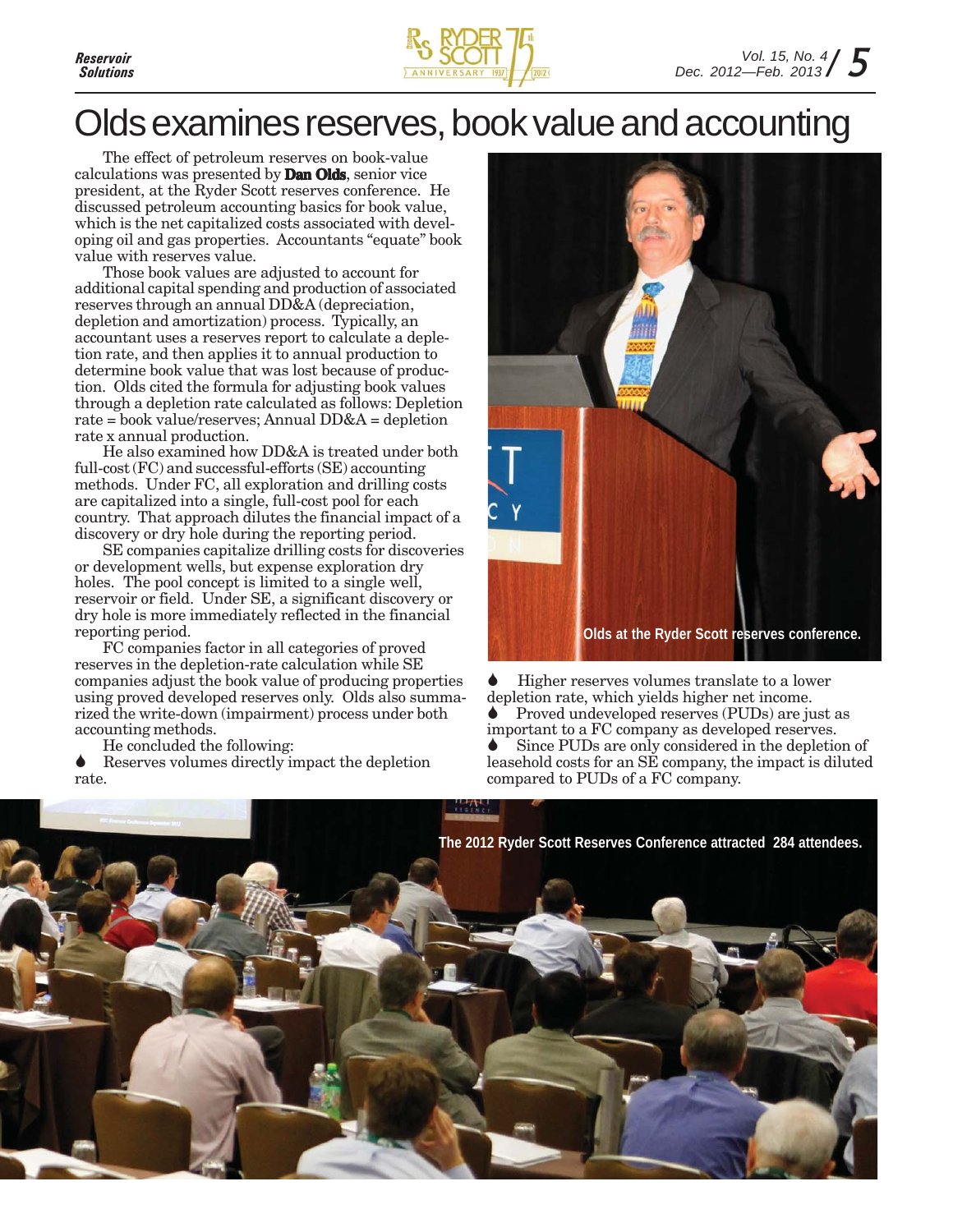

## Petrophysical analysis of Eagle Ford shales outlined

Industry is rapidly gaining an understanding of the geology of unconventional shale plays and setting up knowledge bases that will be on par with what is known about conventional reservoirs, said geoscientist **Michael Michaelides**.

### "We will get there," he told an audience at the Ryder Scott reserves conference. "As more information becomes available, qualitative geologic compari-

sons may be possible in the future as it is done in conventional reservoirs today." To estimate in-place shale gas resource volumes, Michaelides outlined an upscaling approach that begins at the well level and extends to regional areas. "You must have core data, preferably whole core, to

correlate it to log data," he said. "Whole core is expensive. We can manage to make side-wall cores work but they have less resolution."

Michaelides recommended running a full suite of conventional logs that include, at a minimum, GR,



resistivity, neutron, density and sonic. "Other more specialized logs may be critical in some shale plays," he added.

Michaelides explained that a geologist can determine local trends by tying the core-to-log correlations to nearby non-cored, logged wells. The upscaling process after that involves determining whether seismic attributes can be extracted locally out to the regional level.

### "The Passey method can result in false positive indications of total organic carbon. That's why we use cutoffs." — Michaelides

Michaelides cautioned that a geologist may not be able to use core-log correlations as an "analogy" beyond a local level. "There is no such thing as a homogenous isotropic reservoir," he remarked.

Michaelides discussed the geology of the Eagle Ford shale play, examined its log characters and covered details on the use and limitations of the Passey and modified Passey methods of log analysis. "The Passey method can result in false positive indications of TOC (total organic carbon)," he said. "That's why we use petrophysical cutoffs.

Michaelides also said that both methods need to be calibrated using barren shale. The modified Passey method, which requires core data and is generally used in later stages of field development, is useful for deriving total hydrocarbon-filled porosity.

"Core data in different wells should be analyzed by the same core lab," remarked Michaelides.

He summarized a petrophysical approach for estimating in-place hydrocarbon volumes of an example field in the Eagle Ford shale that involved determining cutoffs, setting up a delta-log measurement and tying the logs to cores. Dlog (or delta-log R) is the separation of acoustic and resistivity curves measured in decades.

Michaelides said that the following simple cross plots have worked well to tie logs to cores in that play: DlogR/HC-filled porosity and Density log porosity/core porosity. In a series of slides, he applied correlations and cutoffs, the latter derived from crossplots, and mapped the log results.

His comments on current limitations of petrophysical analysis of shale plays included the following:

HC-filled porosity from well log analysis has not been successfully separated into liquid and gas.

Petrophysical analysis is very sensitive to the type of resistivity curve available for a well.

Some operators only log the zone of interest resulting in a poor calibration to barren shale.

Without basic density and neutron curves to verify cutoff compliance, in-place volumes can be grossly overestimated.

His presentation is posted at ryderscott.com/ presentations.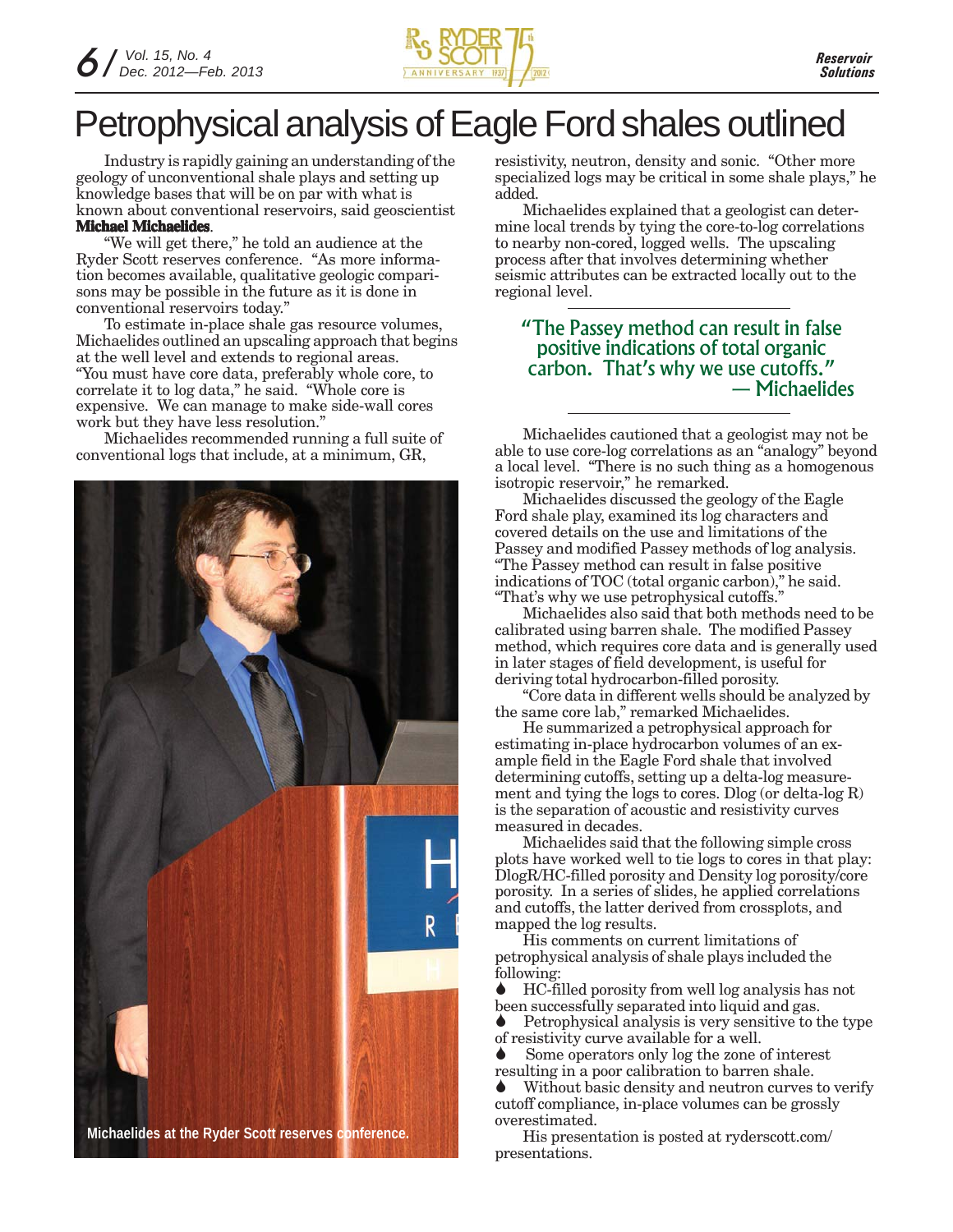

### Rietz promoted to executive vice president



Dean Rietz is the new executive vice president. He replaces Fred Richoux, who was recently promoted to president. Rietz is a member of the board of directors and has been a petroleum engineer since 1984.

He joined Ryder Scott in 1995 as a petroleum engineer and became manager of the simulation group in 1998. Rietz has 28 years of diverse experience in oil and gas property evaluations, including more than 25 years in numerical modeling.

He has extensive experience in reservoir studies of oil and gas fields throughout the world, including in North America, Middle East, Central and South America, Central and Southeast Asia, Europe and the Former Soviet Union.

Previously, he worked at Intera Technologies Inc. and H. J. Gruy and Assocs. Rietz began his career at Chevron Corp. as a petroleum engineer.

He has BS and MS degrees in petroleum engineering from the University of Oklahoma and University of Houston, respectively. Rietz is a member of the Society of Petroleum Engineers and Tau Beta Pi and Pi Epsilon Tau honorary engineering societies. He is an adjunct professor at UH and instructor in a graduate course, "Applied Reservoir Simulation."

## Senior geologist, petroleum engineer join Ryder Scott

**Rebecca K. Carson** joined Ryder Scott as a senior geoscientist. Previously, she was an independent contractor for 15 years. During that time, Carson evaluated oil and gas reserves of properties in the United States and internationally using integrated petrophysical and geological methods. She also prepared and reviewed sales packages of producing properties for buyers and sellers.

Carson was a staff geologist at Tenneco Ventures Corp. during 1991 to 1996 where she evaluated about 100 drilling prospects and 15 producing properties a year. She developed more than 25 Miocene oil and gas fields and conducted a major integrated field study of a south Louisiana salt-dome field, which included identifying drilling prospects and recompletion opportunities.

Carson started at Tenneco in 1985 as a senior geologist. She used geologic interpretation, formation evaluation and reservoir engineering methods to calculate oil and gas reserves in U.S. gulf coast fields for a potential tie-in to a



**Carson Amaro**

pipeline system. She also conducted gas field studies for properties in the Arkoma basin, Wyoming Overthrust region and Mackenzie Delta in Canada.

Carson began her career at Gulf Oil Corp. as a development geologist in 1981 and two years later became an exploration geologist at Kriti Exploration Inc. She has a BS degree in geology from Texas Tech University.



**Manuel A. Amaro** joined Ryder Scott as a petroleum engineer. Previously, he evaluated reserves and field performance for Noble Energy Inc. as a reservoir engineer —deepwater Gulf of Mexico. He joined Noble six years ago as a drilling engineer in the U.S. midcontinent region where he supervised drilling operations.

*Please see Amaro on Page 8*